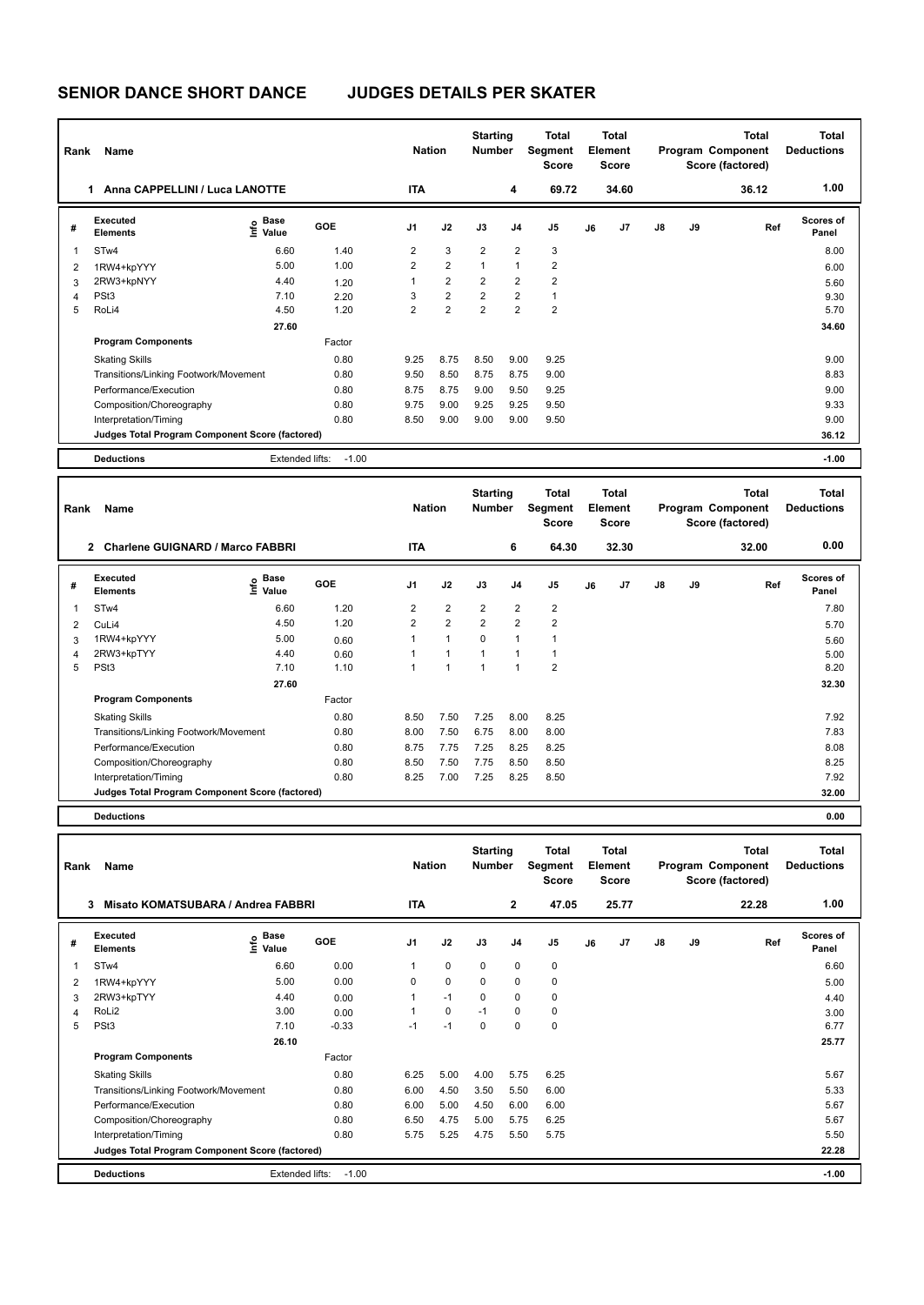## **SENIOR DANCE SHORT DANCE JUDGES DETAILS PER SKATER**

| Rank | Name                                            |                   |            | <b>Nation</b>  |              | <b>Starting</b><br><b>Number</b> |                | <b>Total</b><br>Segment<br><b>Score</b> |    | Total<br>Element<br><b>Score</b> |    |    | <b>Total</b><br>Program Component<br>Score (factored) | <b>Total</b><br><b>Deductions</b> |
|------|-------------------------------------------------|-------------------|------------|----------------|--------------|----------------------------------|----------------|-----------------------------------------|----|----------------------------------|----|----|-------------------------------------------------------|-----------------------------------|
|      | 4 Viktorya KAVALIOVA / Yurii BIELIAEV           |                   |            | <b>BLR</b>     |              |                                  | 3              | 45.94                                   |    | 22.80                            |    |    | 23.14                                                 | 0.00                              |
| #    | Executed<br><b>Elements</b>                     | e Base<br>E Value | <b>GOE</b> | J <sub>1</sub> | J2           | J3                               | J <sub>4</sub> | J5                                      | J6 | J <sub>7</sub>                   | J8 | J9 | Ref                                                   | <b>Scores of</b><br>Panel         |
| 1    | CuLi4                                           | 4.50              | 0.60       | 1              | $\mathbf{1}$ | $\overline{1}$                   | $\overline{1}$ | 0                                       |    |                                  |    |    |                                                       | 5.10                              |
| 2    | 1RW3+kpTYY                                      | 4.40              | 0.00       | 0              | $\mathbf 0$  | 0                                | 0              | $-1$                                    |    |                                  |    |    |                                                       | 4.40                              |
| 3    | 2RW2+kpYTN                                      | 3.80              | $-0.50$    | $-1$           | $-1$         | $-1$                             | $\mathbf 0$    | $-1$                                    |    |                                  |    |    |                                                       | 3.30                              |
| 4    | PSt <sub>3</sub>                                | 7.10              | 0.37       | 1              | $\mathbf{1}$ | 0                                | 0              | $-2$                                    |    |                                  |    |    |                                                       | 7.47                              |
| 5    | STw1                                            | 3.10              | $-0.57$    | $-2$           | $-1$         | $-2$                             | $-1$           | $-2$                                    |    |                                  |    |    |                                                       | 2.53                              |
|      |                                                 | 22.90             |            |                |              |                                  |                |                                         |    |                                  |    |    |                                                       | 22.80                             |
|      | <b>Program Components</b>                       |                   | Factor     |                |              |                                  |                |                                         |    |                                  |    |    |                                                       |                                   |
|      | <b>Skating Skills</b>                           |                   | 0.80       | 6.25           | 6.25         | 5.00                             | 6.25           | 5.00                                    |    |                                  |    |    |                                                       | 5.83                              |
|      | Transitions/Linking Footwork/Movement           |                   | 0.80       | 6.00           | 5.75         | 4.25                             | 6.25           | 4.50                                    |    |                                  |    |    |                                                       | 5.42                              |
|      | Performance/Execution                           |                   | 0.80       | 6.75           | 6.25         | 4.25                             | 6.25           | 4.75                                    |    |                                  |    |    |                                                       | 5.75                              |
|      | Composition/Choreography                        |                   | 0.80       | 7.00           | 6.50         | 5.50                             | 6.50           | 5.00                                    |    |                                  |    |    |                                                       | 6.17                              |
|      | Interpretation/Timing                           |                   | 0.80       | 6.25           | 6.25         | 4.75                             | 6.25           | 4.75                                    |    |                                  |    |    |                                                       | 5.75                              |
|      | Judges Total Program Component Score (factored) |                   |            |                |              |                                  |                |                                         |    |                                  |    |    |                                                       | 23.14                             |
|      | <b>Deductions</b>                               |                   |            |                |              |                                  |                |                                         |    |                                  |    |    |                                                       | 0.00                              |

| Rank           | Name                                            |                                  |            | <b>Nation</b>  |                | <b>Starting</b><br><b>Number</b> |                | Total<br>Segment<br><b>Score</b> |    | Total<br>Element<br><b>Score</b> |               |    | <b>Total</b><br>Program Component<br>Score (factored) | Total<br><b>Deductions</b> |
|----------------|-------------------------------------------------|----------------------------------|------------|----------------|----------------|----------------------------------|----------------|----------------------------------|----|----------------------------------|---------------|----|-------------------------------------------------------|----------------------------|
|                | <b>Cecilia TORN / Jussiville PARTENEN</b><br>5. |                                  |            | <b>FIN</b>     |                |                                  | $\overline{7}$ | 44.03                            |    | 23.77                            |               |    | 21.26                                                 | 1.00                       |
| #              | <b>Executed</b><br><b>Elements</b>              | <b>Base</b><br>e Base<br>⊆ Value | <b>GOE</b> | J <sub>1</sub> | J2             | J3                               | J <sub>4</sub> | J <sub>5</sub>                   | J6 | J7                               | $\mathsf{J}8$ | J9 | Ref                                                   | Scores of<br>Panel         |
| 1              | 1RW3+kpYYN                                      | 4.40                             | 0.20       | 1              | $\mathbf{1}$   | $\Omega$                         | 0              | 0                                |    |                                  |               |    |                                                       | 4.60                       |
| 2              | 2RW1+kpNNN                                      | 3.20                             | $-0.17$    | 0              | $\mathbf 0$    | 0                                | $-1$           | $-1$                             |    |                                  |               |    |                                                       | 3.03                       |
| 3              | STw3                                            | 5.60                             | 0.40       |                | $\mathbf{1}$   | $\mathbf{1}$                     | $\Omega$       | $\mathbf 0$                      |    |                                  |               |    |                                                       | 6.00                       |
| $\overline{4}$ | PSt <sub>2</sub>                                | 5.60                             | 0.37       |                | $\Omega$       | $\overline{1}$                   | $\Omega$       | 0                                |    |                                  |               |    |                                                       | 5.97                       |
| 5              | RoLi4                                           | 4.50                             | $-0.33$    | $-1$           | $\overline{1}$ | $\Omega$                         | $-1$           | $-1$                             |    |                                  |               |    |                                                       | 4.17                       |
|                |                                                 | 23.30                            |            |                |                |                                  |                |                                  |    |                                  |               |    |                                                       | 23.77                      |
|                | <b>Program Components</b>                       |                                  | Factor     |                |                |                                  |                |                                  |    |                                  |               |    |                                                       |                            |
|                | <b>Skating Skills</b>                           |                                  | 0.80       | 6.25           | 6.50           | 4.25                             | 4.50           | 5.50                             |    |                                  |               |    |                                                       | 5.42                       |
|                | Transitions/Linking Footwork/Movement           |                                  | 0.80       | 6.00           | 6.00           | 4.00                             | 4.50           | 4.75                             |    |                                  |               |    |                                                       | 5.08                       |
|                | Performance/Execution                           |                                  | 0.80       | 6.50           | 6.50           | 4.50                             | 4.50           | 5.00                             |    |                                  |               |    |                                                       | 5.33                       |
|                | Composition/Choreography                        |                                  | 0.80       | 6.25           | 6.50           | 4.75                             | 4.75           | 5.25                             |    |                                  |               |    |                                                       | 5.42                       |
|                | Interpretation/Timing                           |                                  | 0.80       | 6.00           | 6.25           | 4.50                             | 4.50           | 5.50                             |    |                                  |               |    |                                                       | 5.33                       |
|                | Judges Total Program Component Score (factored) |                                  |            |                |                |                                  |                |                                  |    |                                  |               |    |                                                       | 21.26                      |
|                | <b>Deductions</b>                               | Extended lifts:                  | $-1.00$    |                |                |                                  |                |                                  |    |                                  |               |    |                                                       | $-1.00$                    |

| Rank | Name                                            |                       |            | <b>Nation</b>  |             | <b>Starting</b><br><b>Number</b> |                | Total<br>Segment<br><b>Score</b> |    | <b>Total</b><br>Element<br><b>Score</b> |               |    | <b>Total</b><br>Program Component<br>Score (factored) | <b>Total</b><br><b>Deductions</b> |
|------|-------------------------------------------------|-----------------------|------------|----------------|-------------|----------------------------------|----------------|----------------------------------|----|-----------------------------------------|---------------|----|-------------------------------------------------------|-----------------------------------|
|      | 6<br>Victoria MANNI / Saverio GIACOMELLI        |                       |            | <b>ITA</b>     |             |                                  | 9              | 42.20                            |    | 23.10                                   |               |    | 19.10                                                 | 0.00                              |
| #    | Executed<br><b>Elements</b>                     | Base<br>١mfo<br>Value | <b>GOE</b> | J <sub>1</sub> | J2          | J3                               | J <sub>4</sub> | J <sub>5</sub>                   | J6 | J <sub>7</sub>                          | $\mathsf{J}8$ | J9 | Ref                                                   | <b>Scores of</b><br>Panel         |
| 1    | STw <sub>3</sub>                                | 5.60                  | $-0.50$    | $-1$           | $-1$        | $-1$                             | $-1$           | $-1$                             |    |                                         |               |    |                                                       | 5.10                              |
| 2    | 1RW4+kpYYY                                      | 5.00                  | 0.00       | 0              | $\mathbf 0$ | 0                                | 0              | 0                                |    |                                         |               |    |                                                       | 5.00                              |
| 3    | 2RW3+kpNYY                                      | 4.40                  | 0.00       | $-1$           | 0           | 0                                | 0              | 0                                |    |                                         |               |    |                                                       | 4.40                              |
| 4    | PSt <sub>2</sub>                                | 5.60                  | 0.00       | $-1$           | $\Omega$    | 1                                | $\Omega$       | 0                                |    |                                         |               |    |                                                       | 5.60                              |
| 5    | RoLi2                                           | 3.00                  | 0.00       | $-2$           | $\mathbf 0$ | 1                                | $\Omega$       | $\mathbf 0$                      |    |                                         |               |    |                                                       | 3.00                              |
|      |                                                 | 23.60                 |            |                |             |                                  |                |                                  |    |                                         |               |    |                                                       | 23.10                             |
|      | <b>Program Components</b>                       |                       | Factor     |                |             |                                  |                |                                  |    |                                         |               |    |                                                       |                                   |
|      | <b>Skating Skills</b>                           |                       | 0.80       | 4.25           | 5.75        | 4.00                             | 4.25           | 5.25                             |    |                                         |               |    |                                                       | 4.58                              |
|      | Transitions/Linking Footwork/Movement           |                       | 0.80       | 4.50           | 5.50        | 4.25                             | 4.25           | 5.00                             |    |                                         |               |    |                                                       | 4.58                              |
|      | Performance/Execution                           |                       | 0.80       | 4.50           | 6.00        | 4.50                             | 4.75           | 5.25                             |    |                                         |               |    |                                                       | 4.83                              |
|      | Composition/Choreography                        |                       | 0.80       | 5.00           | 5.75        | 4.75                             | 4.75           | 5.50                             |    |                                         |               |    |                                                       | 5.08                              |
|      | Interpretation/Timing                           |                       | 0.80       | 3.75           | 6.00        | 4.75                             | 4.50           | 5.25                             |    |                                         |               |    |                                                       | 4.83                              |
|      | Judges Total Program Component Score (factored) |                       |            |                |             |                                  |                |                                  |    |                                         |               |    |                                                       | 19.10                             |
|      | <b>Deductions</b>                               |                       |            |                |             |                                  |                |                                  |    |                                         |               |    |                                                       | 0.00                              |